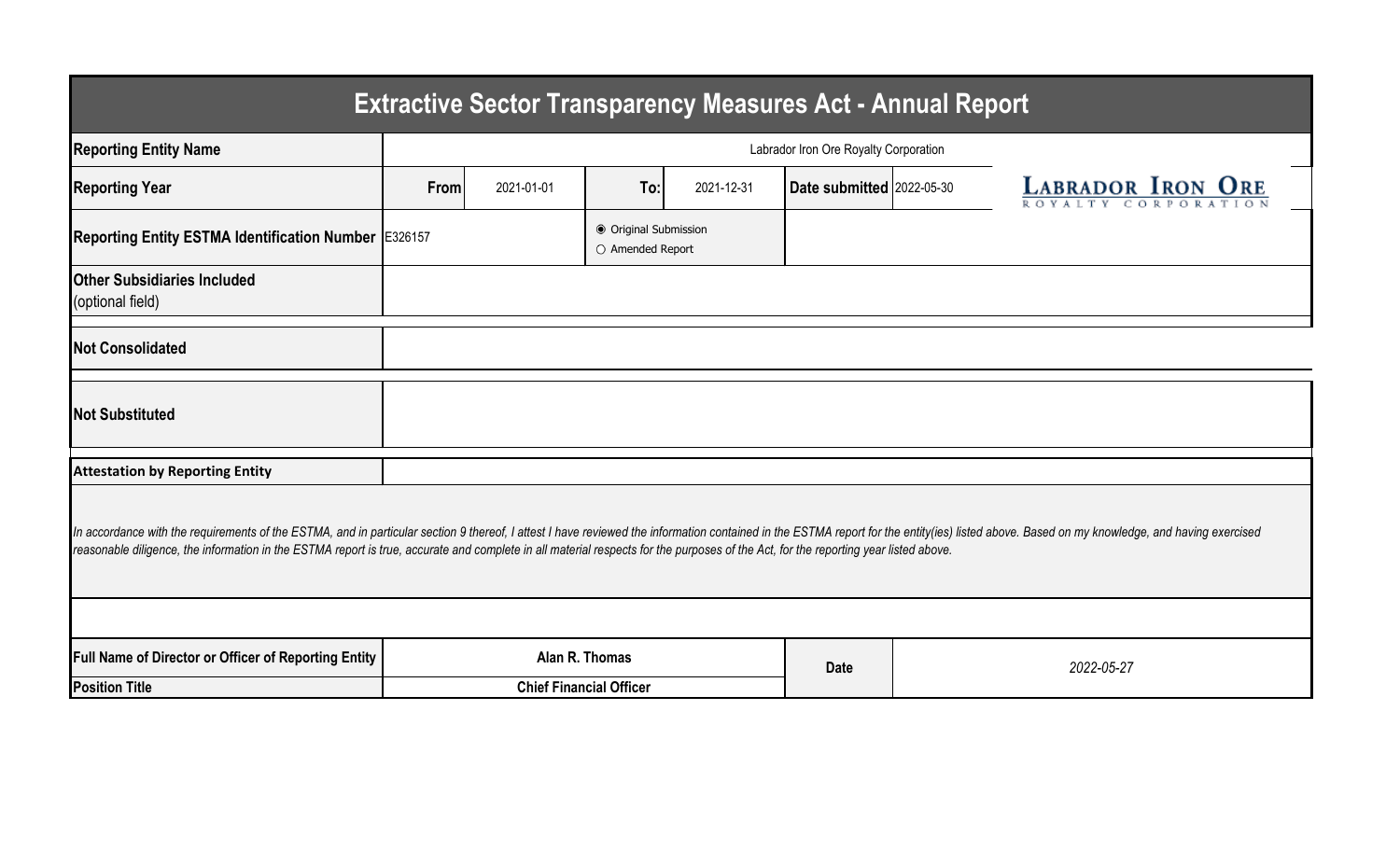| Extractive Sector Transparency Measures Act - Annual Report   |                                                                                                                                                                                                                                                                                                           |                                                                                 |              |            |      |                                |                |                  |                                               |                                      |                                       |  |
|---------------------------------------------------------------|-----------------------------------------------------------------------------------------------------------------------------------------------------------------------------------------------------------------------------------------------------------------------------------------------------------|---------------------------------------------------------------------------------|--------------|------------|------|--------------------------------|----------------|------------------|-----------------------------------------------|--------------------------------------|---------------------------------------|--|
| <b>Reporting Year</b>                                         | From:                                                                                                                                                                                                                                                                                                     | 2021-01-01                                                                      | To:          | 2021-12-31 |      |                                |                |                  |                                               |                                      |                                       |  |
| <b>Reporting Entity Name</b>                                  | Labrador Iron Ore Royalty Corporation                                                                                                                                                                                                                                                                     |                                                                                 |              |            |      | <b>Currency of the Report</b>  | CAD            |                  |                                               |                                      |                                       |  |
| <b>Reporting Entity ESTMA</b><br><b>Identification Number</b> | E326157                                                                                                                                                                                                                                                                                                   |                                                                                 |              |            |      |                                |                |                  |                                               |                                      |                                       |  |
| <b>Subsidiary Reporting Entities (if</b><br>necessary)        |                                                                                                                                                                                                                                                                                                           |                                                                                 |              |            |      |                                |                |                  |                                               |                                      |                                       |  |
| <b>Payments by Payee</b>                                      |                                                                                                                                                                                                                                                                                                           |                                                                                 |              |            |      |                                |                |                  |                                               |                                      |                                       |  |
| <b>Country</b>                                                | Payee Name <sup>1</sup>                                                                                                                                                                                                                                                                                   | Departments, Agency, etc<br>within Payee that Received<br>Payments <sup>2</sup> | <b>Taxes</b> | Royalties  | Fees | <b>Production Entitlements</b> | <b>Bonuses</b> | <b>Dividends</b> | Infrastructure<br><b>Improvement Payments</b> | <b>Total Amount paid to</b><br>Payee | Notes <sup>34</sup>                   |  |
| Canada -Newfoundland and Labrador                             | Government of Newfoundland<br>and Labrador                                                                                                                                                                                                                                                                |                                                                                 | 45,657,228   |            |      |                                |                |                  |                                               |                                      | 45,657,228 Royalty Taxes Paid in US\$ |  |
| Canada                                                        | Government of Canada                                                                                                                                                                                                                                                                                      | Canada Revenue Agency                                                           | 66,300,262   |            |      |                                |                |                  |                                               | 66,300,262 Income Taxes 2021         |                                       |  |
| Canada -Newfoundland and Labrador                             | Town of Labrador City                                                                                                                                                                                                                                                                                     |                                                                                 | 110,076      |            |      |                                |                |                  |                                               | 110,076 Property Taxes 2021          |                                       |  |
|                                                               |                                                                                                                                                                                                                                                                                                           |                                                                                 |              |            |      |                                |                |                  |                                               |                                      |                                       |  |
|                                                               |                                                                                                                                                                                                                                                                                                           |                                                                                 |              |            |      |                                |                |                  |                                               |                                      |                                       |  |
|                                                               |                                                                                                                                                                                                                                                                                                           |                                                                                 |              |            |      |                                |                |                  |                                               |                                      |                                       |  |
|                                                               |                                                                                                                                                                                                                                                                                                           |                                                                                 |              |            |      |                                |                |                  |                                               |                                      |                                       |  |
|                                                               |                                                                                                                                                                                                                                                                                                           |                                                                                 |              |            |      |                                |                |                  |                                               |                                      |                                       |  |
|                                                               |                                                                                                                                                                                                                                                                                                           |                                                                                 |              |            |      |                                |                |                  |                                               |                                      |                                       |  |
|                                                               |                                                                                                                                                                                                                                                                                                           |                                                                                 |              |            |      |                                |                |                  |                                               |                                      |                                       |  |
|                                                               |                                                                                                                                                                                                                                                                                                           |                                                                                 |              |            |      |                                |                |                  |                                               |                                      |                                       |  |
|                                                               |                                                                                                                                                                                                                                                                                                           |                                                                                 |              |            |      |                                |                |                  |                                               |                                      |                                       |  |
|                                                               |                                                                                                                                                                                                                                                                                                           |                                                                                 |              |            |      |                                |                |                  |                                               |                                      |                                       |  |
|                                                               |                                                                                                                                                                                                                                                                                                           |                                                                                 |              |            |      |                                |                |                  |                                               |                                      |                                       |  |
|                                                               |                                                                                                                                                                                                                                                                                                           |                                                                                 |              |            |      |                                |                |                  |                                               |                                      |                                       |  |
|                                                               |                                                                                                                                                                                                                                                                                                           |                                                                                 |              |            |      |                                |                |                  |                                               |                                      |                                       |  |
|                                                               |                                                                                                                                                                                                                                                                                                           |                                                                                 |              |            |      |                                |                |                  |                                               |                                      |                                       |  |
|                                                               |                                                                                                                                                                                                                                                                                                           |                                                                                 |              |            |      |                                |                |                  |                                               |                                      |                                       |  |
|                                                               |                                                                                                                                                                                                                                                                                                           |                                                                                 |              |            |      |                                |                |                  |                                               |                                      |                                       |  |
|                                                               |                                                                                                                                                                                                                                                                                                           |                                                                                 |              |            |      |                                |                |                  |                                               |                                      |                                       |  |
|                                                               |                                                                                                                                                                                                                                                                                                           |                                                                                 |              |            |      |                                |                |                  |                                               |                                      |                                       |  |
|                                                               |                                                                                                                                                                                                                                                                                                           |                                                                                 |              |            |      |                                |                |                  |                                               |                                      |                                       |  |
|                                                               |                                                                                                                                                                                                                                                                                                           |                                                                                 |              |            |      |                                |                |                  |                                               |                                      |                                       |  |
| <b>Additional Notes:</b>                                      | (1) Royalty taxes are paid in US\$ on a quarterly basis. For reporting purposes, the amounts are converted to CDN\$ using Bank of Canada's quarterly closing F/X rates. Following are the quarterly royalty taxes in US\$ and its<br>US\$14,168,248 @ CAD\$1.2741, Q4/2021 - US\$8,160,185 @ CAD\$1.2678. |                                                                                 |              |            |      |                                |                |                  |                                               |                                      |                                       |  |